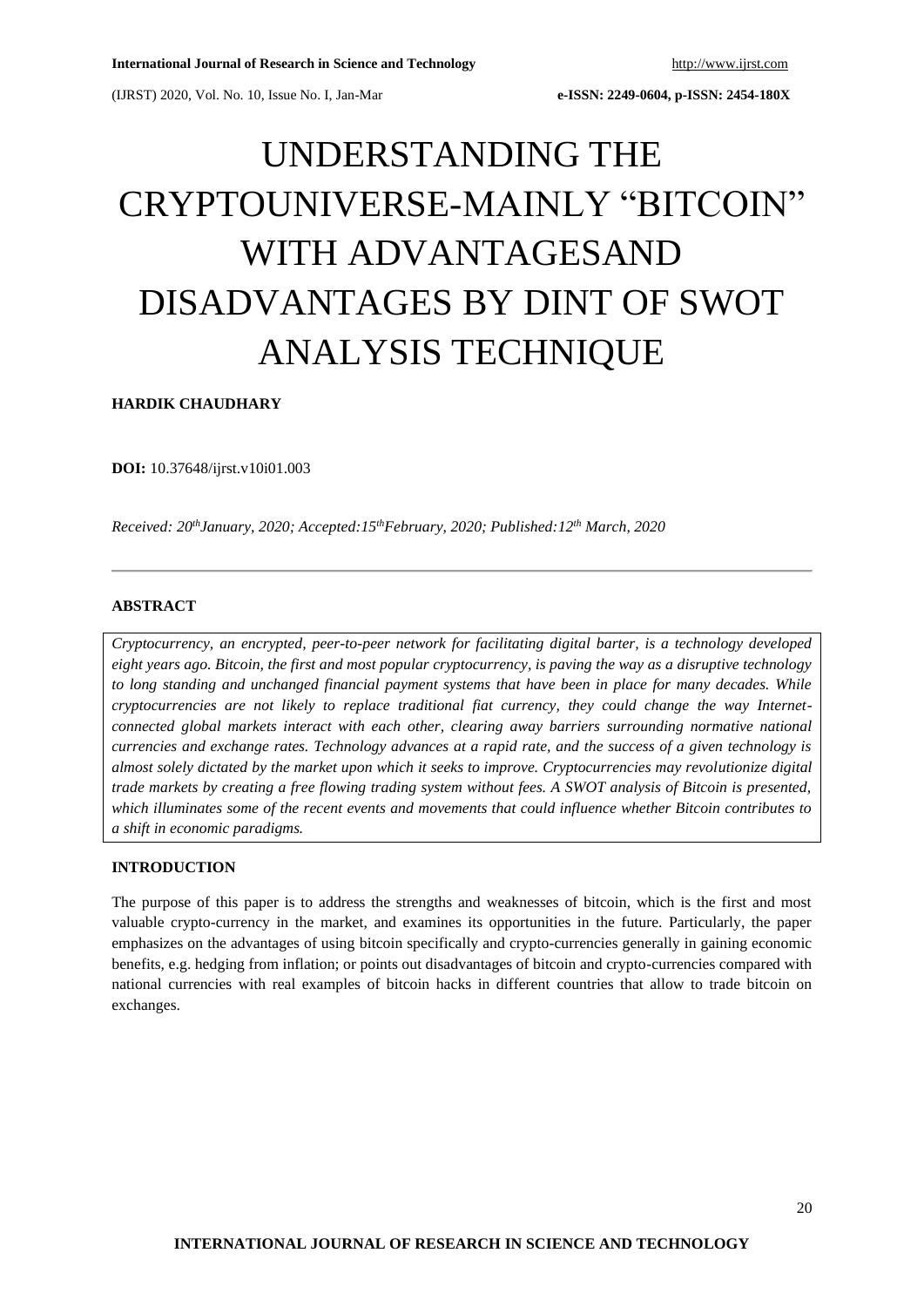### **International Journal of Research in Science and Technology** [http://www.ijrst.com](http://www.ijrst.com/)

(IJRST) 2020, Vol. No. 10, Issue No. I, Jan-Mar **e-ISSN: 2249-0604, p-ISSN: 2454-180X**



### **BACKGROUND**

Bitcoin is designed as a means of exchange. It can be considered as a synthetic commodity money (Selgin, 2015). It has a commodity money sharing feature that presents a combination of commodity money and fiat money. It is clearly seen that naturally, commodity money is usually scare for example gold and it is used for another uses other than being a means of exchange, while fiat money is not totally scare, and is issued by the bank with the main purpose of exchange. Additionally, two types of money can be used for value storage. Bitcoin is a combination of two money types, bitcoin is scarce due to its design and foundation. The scarcity of bitcoin can be determined by an automatic, determined rule by assessing the level of competition as commodity money. However, Bitcoin is not exactly the same as fiat money that it has no intrinsic value. Besides that, Bitcoin also has a similarity with commodity money that is semifocused. Forms of commodity money often do not meet the threats from competitors, which is not consistent with the bitcoin payment network. The assessment of the potential and acceptability of bitcoin should address the analysis of the rate of development of bitcoin supplies. The supply of Bitcoins can be totally predictable and keep increasing in downward steps until 2040 and

remain at an extremely high level of 2040. Due to the demand of Bitcoin in contrast to supply, it is difficult to predict the near future of Bitcoin, leading to potential value judgments and widespread use of Bitcoin in the future. Nevertheless, if the demand increases steadily, the demand eventually becomes larger than the supply that drives up Bitcoin prices and thus deflation. These integrated deflationary effects help Bitcoins to be used as an investment rather than a means of exchange. If virtual currency gradually developed as a form of exchange and slowly became an accepted alternative similar to the fiat currency, one would issue a dual currency or multi-currency structure where that fiat money and virtual currency in parallel exist. History has recorded many examples of the existence of dual currency or multi-currency. There are a variety of currencies used for exchange including cigarettes, alcohol, barley and many others. In the Middle Ages, gold, silver, and bronze coins were popularized and circulated at the same time at pre-determined exchange rates. In the 1800s, commodity money as well as fiat money issued by the government coexist and circulate simultaneously. In the United States, there were many currencies used as a means of communication, especially in the 1930s, when even the privately-issued banknotes was used concurrently with fiat money and commodity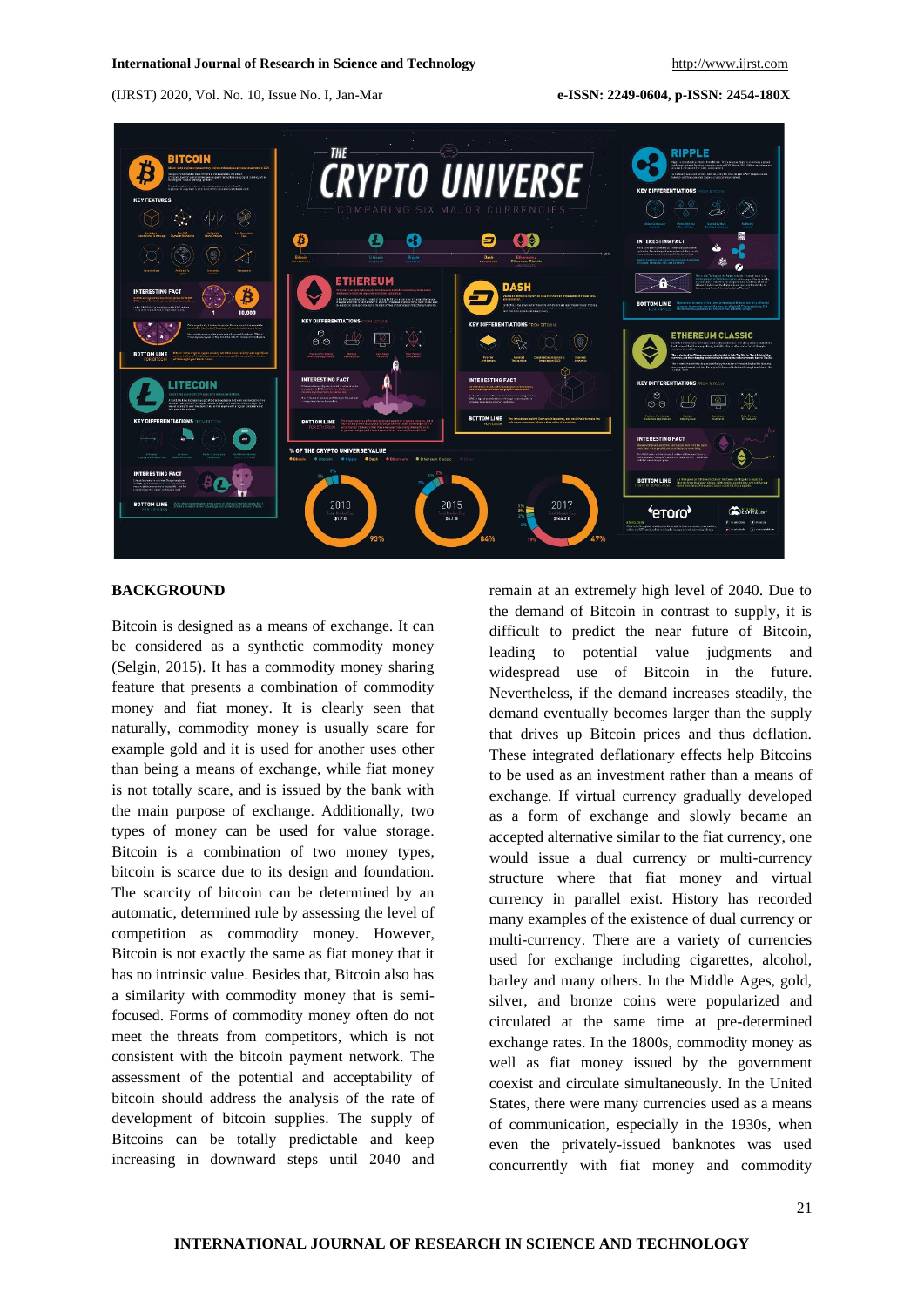money. Today, dual currency economies start to appear in developed and developing countries such as Liberia, Cuba and some Latin American states. One example is Switzerland, which has the world's most advanced industry, accepts both euro and Swiss franc even though the Swiss franc are globally accepted. When multiple currencies coexist in a national economy, Gresham's law states that regardless of the nature of the currency, "good" and "bad" money, they are equally valid under the legal tender. Good money is defined as a currency with no big difference between real value and nominal value. Meanwhile, according to research by Rolnick and Weber (1986), it shows that bad money can help make good money a premium rather than pushing it out of the money market entirely. Although the two researchers have ignored bid rules for the peer value of bilateral currencies, the dollarization in countries with underdeveloped economies and how money works is opposite to Gresham's law (Guidotti and Rodriguez, 1992), where strong currencies like the US dollar have removed bad currencies according to Mundell (1998).

### **STRENGTHS**

The design, the nature of operation, and the future limit source of bitcoin make it a viable currency for the world and elevate its position over traditional currencies such as money and gold over recent years. The returns from mining bitcoin will be diminished every four years until the number of bitcoins reaches the maximum limit of 21 million (King, 2013). The scarcity of bitcoin is important

factor as it determines the value of this cryptocurrency, meaning bitcoin will never be inflated from an overabundance due to the limited amount. Moreover, the most outstanding advantage of bitcoin over national currencies is that it hedges against inflation originating from national government changes or restrictions (Magro, 2016). Thus, bitcoin has been perceived as a safe place to store money, i.e. money stored in the form of bitcoin is not affected by the effect of "time value of money". Thus, people buy bitcoins because of its strength as a refuge against inflating national currencies. The Ellington's head of systematic strategies – Rasheed Sabar also believed that cryptocurrencies can be the safe havens in the next crisis that protect against high inflation and capital controls, and bitcoin can be considered as an insurance policy against low-trust states of the world. The fact that the number of hedge funds used bitcoin to hedge against risks is small but growing (figure 1) (Zuckerman, 2017). Nevertheless, price of bitcoin, is like most commodities, is wildly subject to external factors. For example, bitcoin was the best performing currency of 2015 using the US Dollar Index due to market demand for a safe option to store wealth and its price volatility (Desjardins, 2016), which made this crypto-currency the most valuable currency in the world at the end of 2015. United States and China witness this feat in the global economy; South America, in particular, is a hotbed for increased cryptocurrency usage, e.g. bitcoin transactions increased by 510% within only one year from 2014 to 2015 (Bitcoin: A New Global Economy, 2015).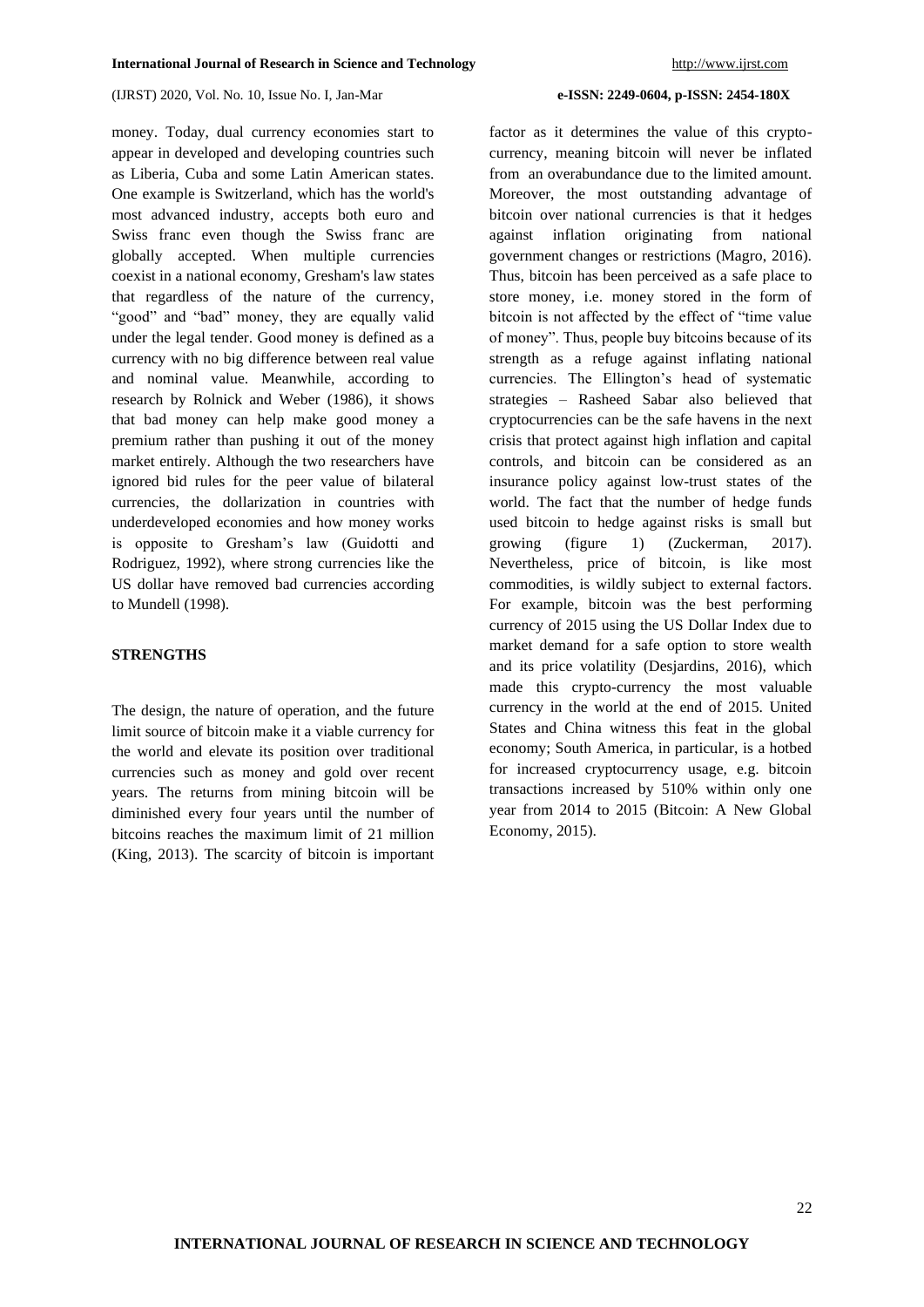

**Figure 1**

Moreover, Argentina has seen a tremendous increase in bitcoin demand due to its extremely high inflation rate and high population of unbanked citizens. Before the existence of bitcoin, Argentinian citizens would prefer to convert the peso to U.S. dollars to avoid losses in monetary value. Nevertheless, strict restrictions that are imposed on the amount of U.S. dollars that Argentinian citizens can convert encourages people to switch to crypto-currencies; bitcoin has changed the situation. Bitcoin adoption arose and people started to trade bitcoin in black market with the increasing price (Magro, 2016). Literally, the demand of every individual in the world is to preserve their money value is apparent, and the existence of cryptocurrencies meet that demand by providing prominent legal vehicles. Argentina is not the only country that has demand of cryptocurrencies to protect value of national currencies. Global markets crashes due to political conflicts are another reason that increase value and demand of cryptocurrencies. For example, prior to the Brexit, or the United Kingdom has recently removed itself from the European Union, price of bitcoin declined by around 15% (Bovaird, 2016).

However, after the U.K successfully walked away from the European Union, bitcoin's price skyrocketed by over 18% from \$550 to \$650 in the following day. The Brexit further adversely affected the globally traded markets because investors lost confidence in what the Brexit vote would mean financially. In this situation, bitcoin presents itself is the safest currency that can be traded expeditiously, especially worldwide; whereas other fiat currencies requires in-person exchanges if people wish to and that money cannot be used if it is not accepted locally. On the other hand, bitcoin does not deal with this problem. People who want to buy bitcoin only need to create an online account with an online exchange, quote their bid and wait for the transaction to be completed in a few minutes. Then, people can use bitcoin in digital wallet to make global purchases without the complication of currency convert and without any fees of converting different currencies. Thus, bitcoin is an ideal solution that offers users unique benefits such as quick entry and exit quick entry and exit for a currency that can quickly gain value. Although fiat money can appreciate against other currencies and gains more value, fiat money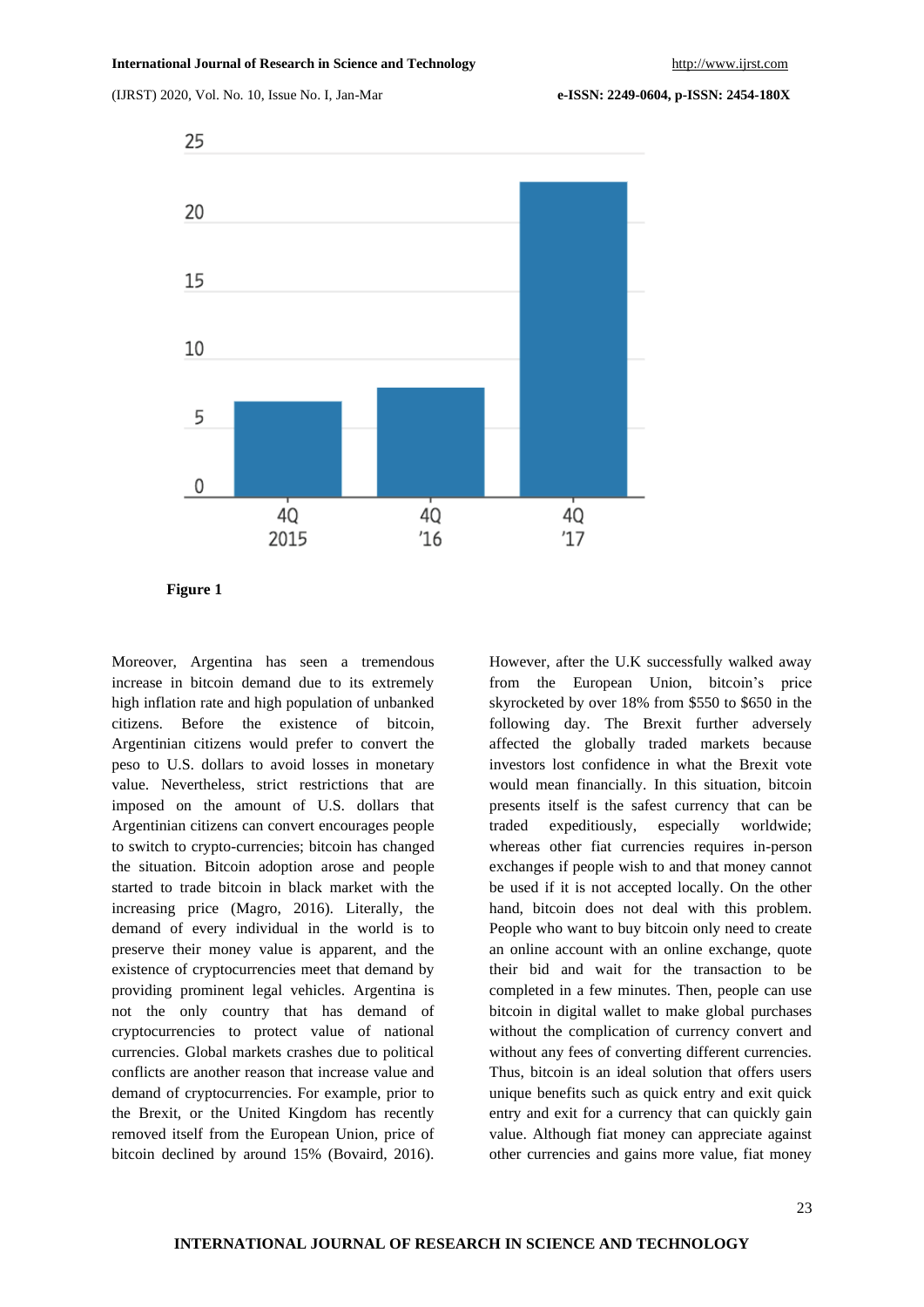cannot beat the agility of bitcoin. To conclude, the disruptive technology of bitcoin is the most valuable option for investors who simply wants a tool to hedge against sinking global markets and protect their wealth (DeVries, 2016).

## **WEAKNESSES**

Bitcoin has a few shortcomings in the design phase and is difficult to modify. For example, every transaction on the ledger or block chain is open to the public that everyone can see it, which means being attacked easily due to easy access (King, 2013). According to Hileman 2016, so far, the Bitcoin network has been subjected to a series of checks to address DDos attacks. These tests aim to demonstrate the design of bitcoin that its network can't handle a large amount of transactions. The fact that Bitcoin participants collapse the system is one of the most damaging aspects of bitcoin. Bitcoin has expanded and disseminated dubiously over time through a number of events. Silk Road is a black market, demonstrating the negative image of using digital money, not just bitcoin. In this market, publicly traded prohibited items such as weapons, drugs, ... and a million of illegal transactions are paid by bitcoin mainly by the manipulation of the hidden bosses due to lack of state management. This has taken place from 2011 to 2013. According to Bearman 2015, the figure could have reached one billion dollars. Bitcoin has become a popular tool of ransomware, like the Wannacry virus attack in 2017. This has made it difficult for the government to track down the people behind the transactions (Virgna, Demos, and Hoffman, 2017). Thus, without positive marketing, digital money can be misunderstood as being used only for criminals.

Virtual money has also evolved with concerns about security. Magic the Gathering Online

Exchange, was one of the world's major bitcoins until it officially went bankrupt by hacker attacks in 2011, stealing approximately 460 million USD (McMillan, 2014). The CEO, Mark Karpeles, did not use the management version of the new code, along with allowing for bug fixes and security maintenance for several weeks to accidentally create a security hole that allows hackers to exploit it. This incident caused a severe drop in the price of bitcoin as the users quickly sold off bitcoin for fear of being stolen. Etherium, another form of digital currency, has undergone similar theft with an estimated \$ 50 million loss (Price, 2016). The target of hackers is one who holds large amounts of electronic currency but not follows the rules of security. These are the main reasons that the value of cryptocurrency is falling and damaging to the image of virtual currency. Since 2016, the cost of mining bitcoin significantly increases due to changes in source code in solving algorithms. As a result, half the amount of bitcoin returned to the miners. This increases the efficiency by pushing 25% of the bitcoin network running on the older hardware, because it will cost more to operate than earning from mining (Kar, 2016). Moreover, transition in the mining community can make the network less safe and vulnerable to attack. It also hinders miners access to the network due to high costs and low profits. Only some miners survive until bitcoin is mined. Virtual currency is traded as a commodity that can be considered a weakness. Commodity-based markets for trading show continuous volatility. Volatility reduces investor confidence in commodities. In addition, the difficulty in determining the bitcoin price creates uncertainty. Value fluctuations create a lot of risks, which prevents investors from holding Cryptocurrency for any period of time (PWC, 2015).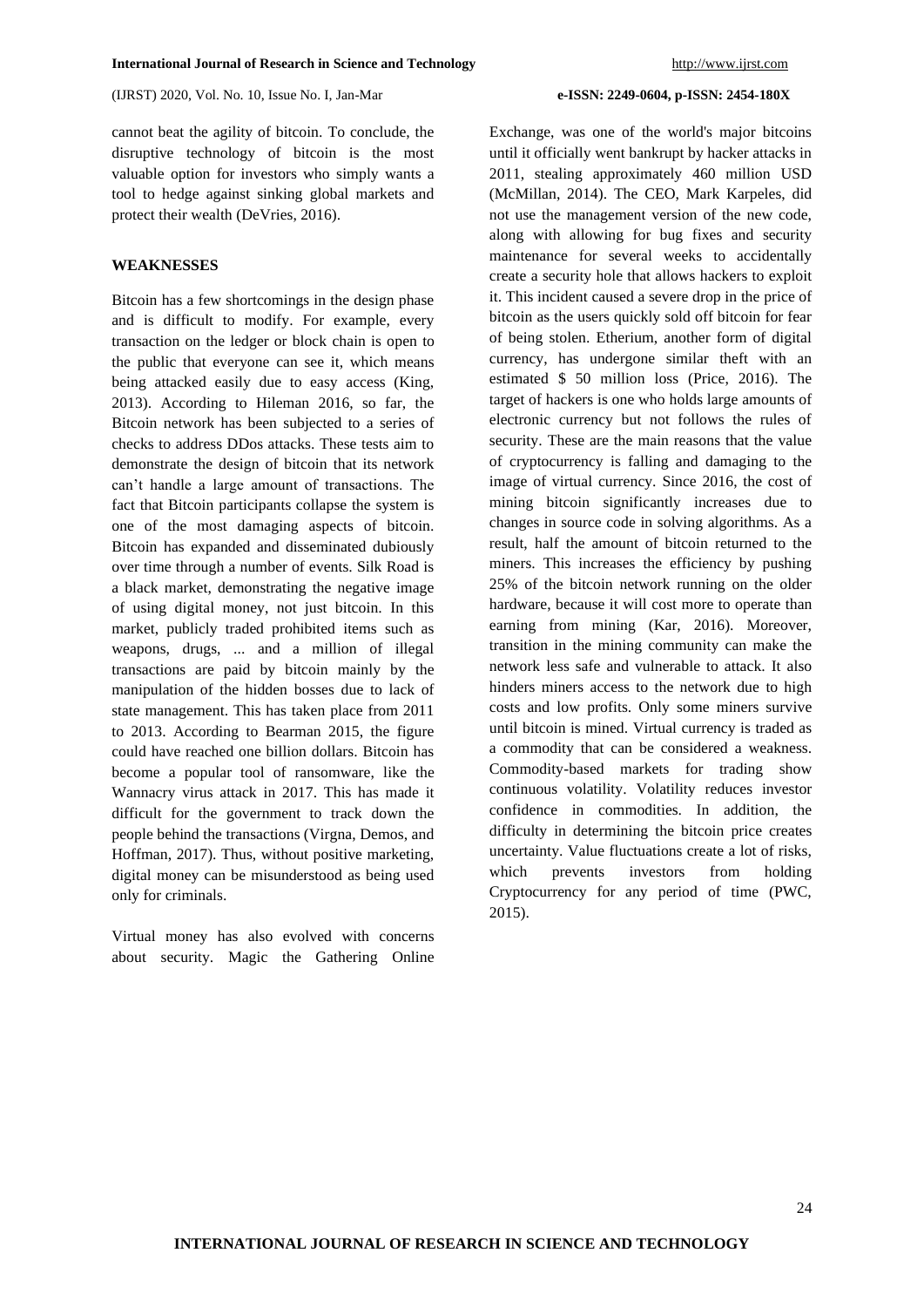



**Figure 2. Losses due to hacks on crypto-currencies platforms**

As can be seen from figure 2 that losses due hacks on crypto-currencies platforms are extremely high compared with previous years. These losses are attributable to several scandal occurs across the globe. One of the scandals of cryptocurrencies cyberattack is the case of Tokyo Coindeck Inc. in Japan. This cryptocurrency trading platform operator spent ¥46.3 billion (\$435 million) to compensated 260,000 losses of its customers affected by the hacking and resumed some exchange services. These customers kept their money in a digital currency called NEM whose 523 million units was stolen. Particularly, the victims were compensated for 88.549 yen per NEM which was the rate promised by Coincheck. Although the compensating rate exceeded the current market rate but below the value of one NEM in terms of yen at the time NEM was stolen, which was ¥110 per NEM.



**Figure 3. Selected losses from cyberattacks on trading platforms**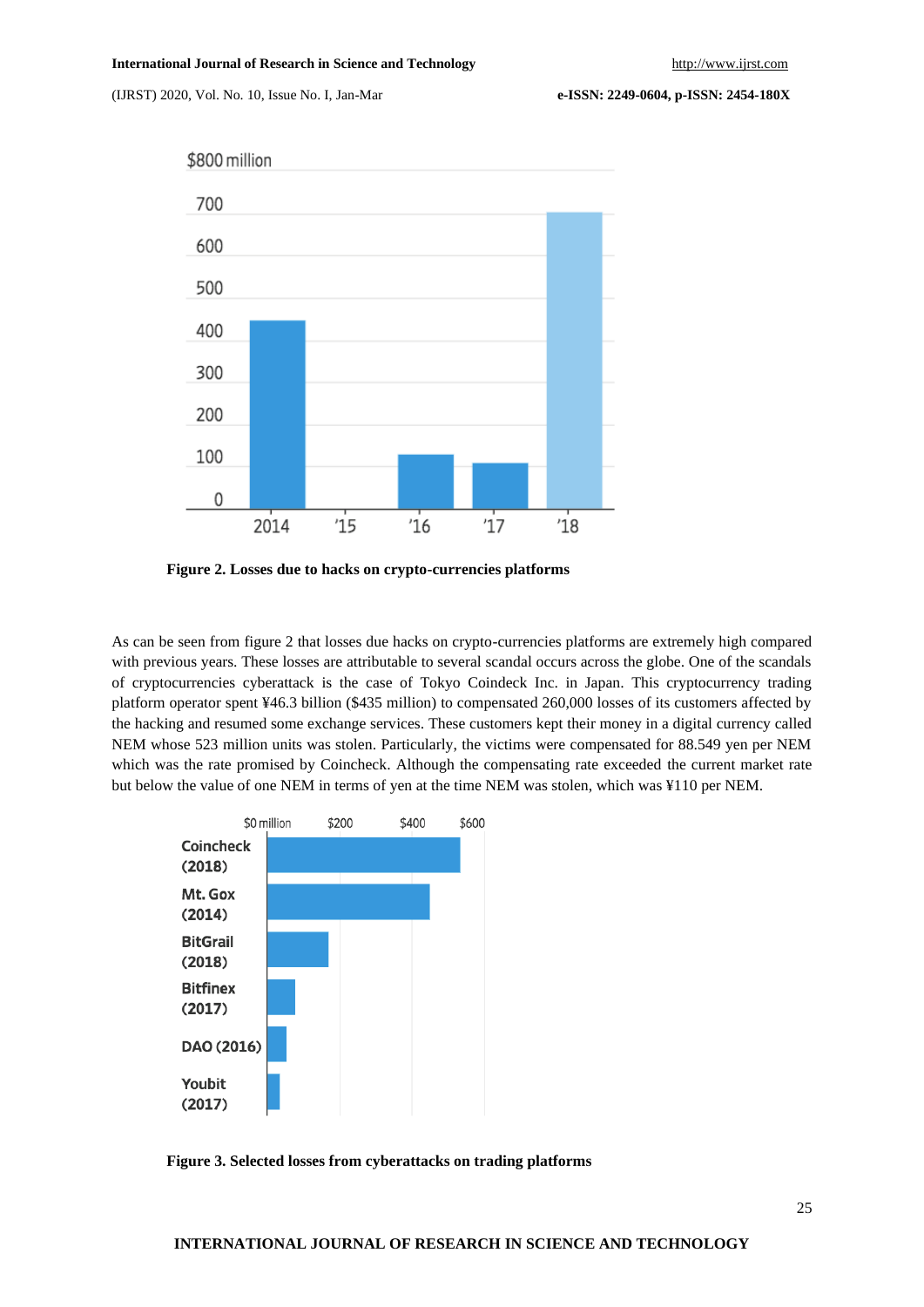Figure 3 illustrates that Coincheck is the most damaged exchange with the largest amount of losses of reverses compared with Mt.Gox, Bitgrail, Bifinix, DAO and Youbit. More importantly, despite several investigation to the hack were conducted by the Japanese authorities, significant progress in identifying the hackers was not reported. This may be explained by the design of the cryptocurrencies in which many of them offer a high degree of anonymity to their owners (Mochizuki, 2018). South Korea is also a victim of cryptocurrency attacks. Within eight months, Youbit suffered from two hacks that forced it to shut down and went bankrupt. The large amount of its digital-currency reserves was lost raised concerns about security in trading in bitcoin and other virtual currencies, which made South Korea faced a collapse of cryptocurrency exchanges (South Korean cryptocurrency, 2017). 17% of its total assets was lost in the latest security breach. However, the exchange neither announced the name of coin that was stolen nor specified the financial value of its losses to the public. When the price of bitcoin have significantly climbed up and international speculators have come to this market looking for speculative opportunities, especially in Asia, the risk of being attacked online in cryptocurrency markets is raised (Jeong and Russolillo, 2017). Experts warn that cryptocurrencies and the trading platforms are constantly exposed to the risk of being attacked by cyber-hackers. The typical disadvantage of trading bitcoin is that several crypto exchanges do not consider safeguard investors' virtual tokens is the highest priority, whereas traditional stock and futures exchanges offer traders a higher level of security despite that they take away a small

proportion of gains as trading fees. Recent hacks and considerable losses from crypto-currency exchanges illustrate the vulnerability of this digital money. Investors are exposed to risks when virtual assets they trade are unproven, especially on startup unregulated exchanges since these new exchanges are often flooded with a large number of new, untested currencies. Although bitcoin has the largest capacity in the crypto market, its price is also exposed to risks due to the shallow market.

After severe fluctuation in prices and huge publicity, the debate over the replacement of bitcoin as the future currency and its advantages against the dollar has arisen. The common question is if bitcoin differs from the dollar. The fact that bitcoin is not backed by any government, meaning people are not forced to use it as a payment method, e.g. the U.S. government requires payment in dollars to create direct demand for dollars and remove replication by Bitcoin (Whelan, 2013. Moreover, monetary systems are always in control of states that generates revenue from seigniorage over its national currency and unlikely to permit other sources of money to replaced it. According to Goodhard (1998), the private inefficiencies of barter has little historical backing can be solved by the emerge of private money. For instance, precious metals was adopted as a payment method due to its scarcity; however, the supply of metallic content of coins is not guarantee to be limited as claimed by advocates of bitcoin. Goodhart (1998)questions the credibility of the private suppliers of money in committing to limit the source. Goodhart (1998) claimed that the promise to limit the source of coin is against the interest of currencies' controllers, thus the credibility is low.

### **REFERENCES**

- [1] Desjardins, J. (2016). It's Official: Bitcoin was the Top Performing Currency of 2015. The Money Project. Retrieved from http://money.visualcapitalist.com/its-official-bitcoin-was-the-top-performingcurrency-of-2015/
- [2] Guidotti, P. E. and C.A. Rodriguez, 1992, Dollarization in Latin America Gresham law in reverse. International Monetary Fund Staff Papers 39, 518–544.
- [3] Hileman, G. (2016). State of Bitcoin and Blockchain 2016: Blockchain Hits Critical Mass. Coindesk. Retrieved from http://www.coindesk.com/state-of-bitcoin-blockchain-2016/
- [4] King, R. S. (2013). By reading this article, you"re mining bitcoins. Quartz. Retrieved from http://qz.com/154877/by-reading-this-page-you-are-mining-bitcoins/
- [5] Kar, I. (2016, June 30). Everything you need to know about the bitcoin "halving" event. Retrieved from Quartz website: http://qz.com/681996/everything-you-need-to-know-about-the-bitcoin-halving-event/